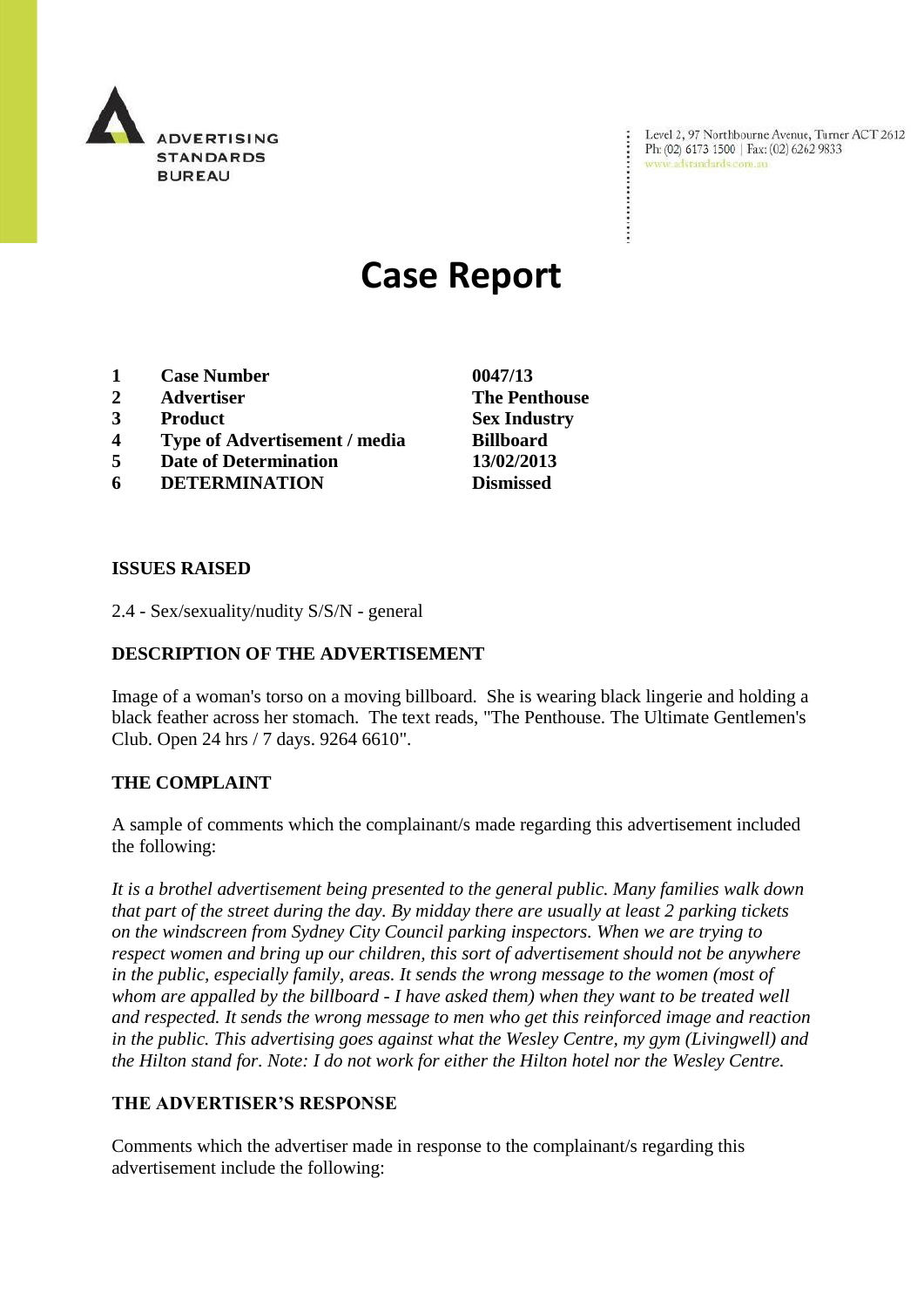*The advertiser did not provide a response.*

## **THE DETERMINATION**

The Advertising Standards Board ("Board") considered whether this advertisement breaches Section 2 of the Advertiser Code of Ethics (the "Code").

The Board noted the complainant's concerns that the advertisement depicts a woman wearing limited clothing in a sexual pose and this is not suitable for outdoor display.

The Board viewed the advertisement and noted the advertiser's response.

The Board considered whether the advertisement was in breach of Section 2.2 of the Code. Section 2.2 of the Code states: "Advertising or marketing communications should not employ sexual appeal in a manner which is exploitative and degrading of any individual or group of people."

The Board noted that the advertisement is for a gentlemen's club and features an image of woman wearing black lingerie.

The Board noted that some members of the community may find gentlemen's clubs offensive, and in turn any related advertising also offensive in nature. The Board noted that such clubs are allowed to be advertised. The Board considered that the image used in the advertisement is clearly related to the product being advertised and that it is custom to use images of scantily clad women when promoting a gentlemen's club.

The Board noted that only the woman's torso is shown in the advertisement, not her head, and considered that whilst the depiction of a woman without a head can be seen as exploitative in this instance the image is not degrading. The Board noted that the exclusion of the woman's head in this particular image could be due to discretion of either the model or the nature of the business and considered that the advertisement is not exploitative and degrading as the relevance to the nature of the business being advertised is apparent.

The Board considered that the pose of the woman is not strongly sexualised and that the advertisement did not employ sexual appeal in a manner which is exploitative and degrading to women and that the advertisement did not breach Section 2.2 of the Code.

The Board considered whether the advertisement was in breach of Section 2.4 of the Code. Section 2.4 of the Code states: "Advertising or Marketing Communications shall treat sex, sexuality and nudity with sensitivity to the relevant audience".

The Board noted the complainant's concerns that the advertisement features nudity and sexualised imagery which is not appropriate for a broad audience. The Board noted that the woman in the advertisement is wearing black underwear and considered that the level of nudity is consistent with advertising for gentlemen's clubs. The Board noted that the woman is holding a black feather across her stomach and considered that whilst the overall image is mildly sexualised it is not inappropriate for a broad audience which could include children.

The Board noted the advertisement did not feature excess nudity or sexualised imagery and